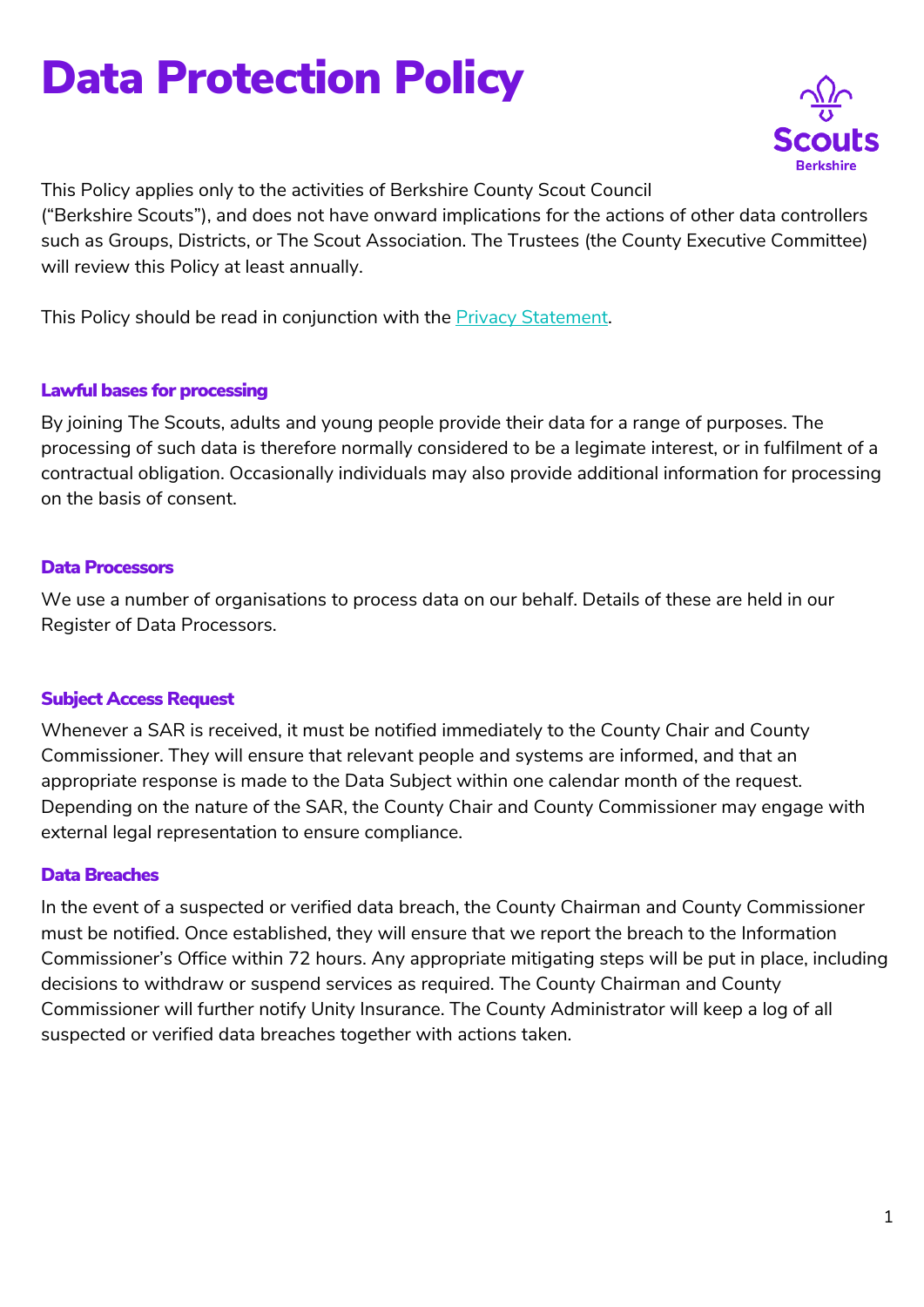### County Events

All events run by Berkshire Scouts are approved by the County Management Team, and are overseen by a member of it. In accordance with our Events Guidelines some events are also overseen by the County Executive Committee in respect of finance, reputation and risk. For all county events the County Executive Committee remains the Data Controller.

In addition to relevant legislation, this policy sets out principles for the management of data by those organising county events. The specific implementation of these principles will overseen by the County Management Team.

- 1. The legal basis for processing will be established. The purpose for processing will be inherent from the start.
	- a. For first-stage advertising, it is a Legitimate Interest that the county will contact relevant volunteers to advertise events (e.g. to let Explorer leaders know about a camp for Explorers.)
	- b. Once a registration process is used, Consent will be used as the legal basis for processing. As such, individuals will have the right to withdraw consent for us to process their personal data in this respect. This will mean they withdraw any interest and participation in the event.
- 2. The scope of information held will be determined.
	- a. When existing records (e.g. Compass, Mailchimp, etc.) contain the information required then additional copies will not be made.
	- b. When asking for additional information the event organiser, in conjunction with the relevant member of CMT, will consider the adequacy, relevance and limited tests (as described in the above ICO link).
	- c. If special category data is required, additional consideration will be given to how it is processed. This may reasonably result in this information being held separately to the main information.
- 3. The data will be stored securely with access restricted to only those who are approved to do so.
	- a. Where possible information should be stored on a platform operated by Berkshire Scouts (e.g. our main website, a website hosted on our server, or accounts with existing Data Processors).
	- b. Any Data Processors used must be notified to the relevant member of the County Management Team in order for due diligence to be undertaken and for them to be added to the Register of Data Processors. This could include undertaking a Data Privacy Impact Assessment.
	- c. No access will be provided to personal data without first ensuring that the individual has completed an Enhanced DBS Check through The Scout Association.
- 4. Consideration will be given to the appropriate retention period for data after an event. In line with the Data Retention Policy of The Scout Association, the following are starting points for the County Management Team to consider for each event.
	- a. For ad-hoc events, personal and special category data will be removed (or anonymised/pseudonymised) 2 months after the event of the event.